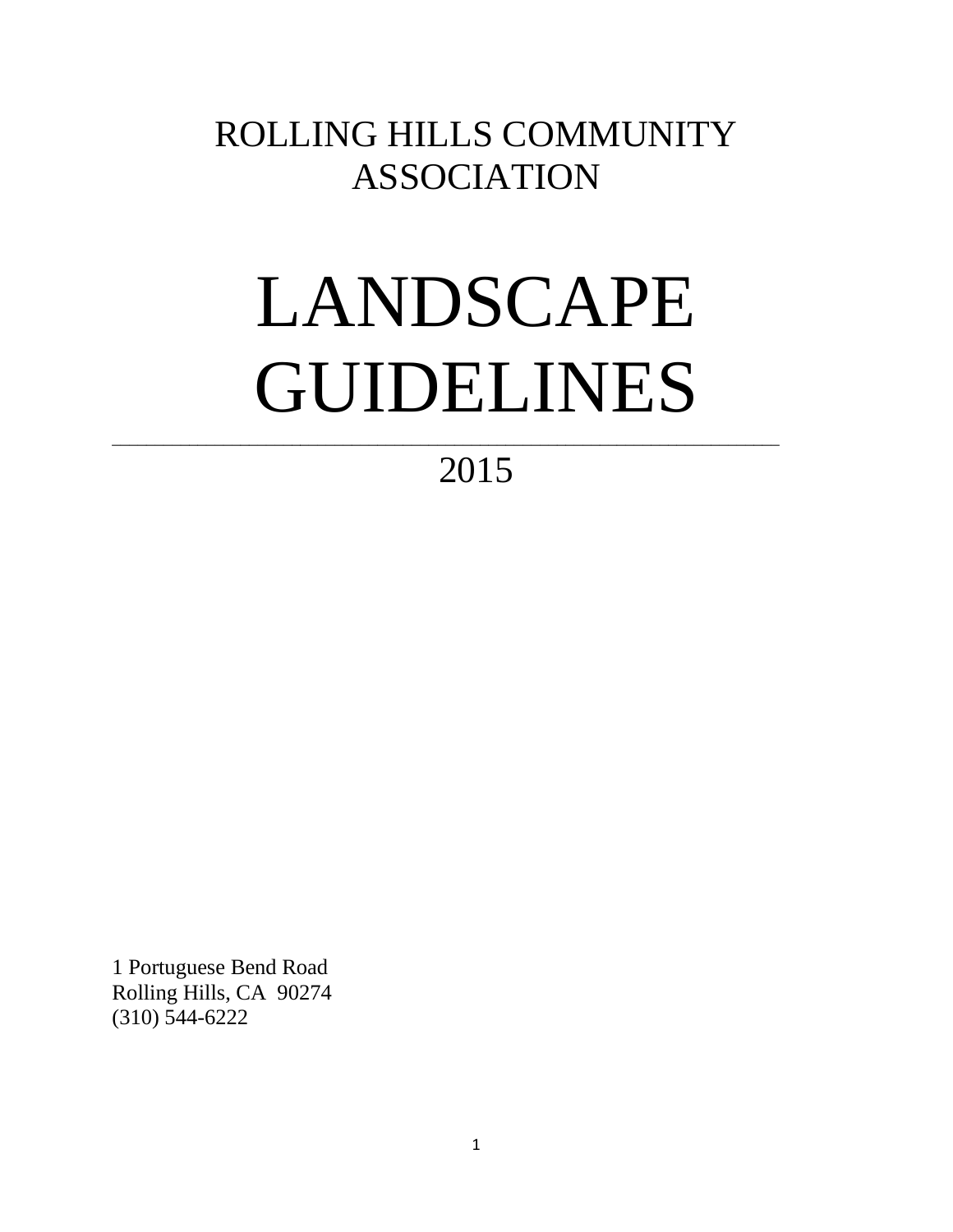#### MISSION STATEMENT

The purpose of the Landscape Committee is to assist residents in the selection of new or replacement landscaping to meet the following objectives:

- The overall design and selection of plant material is appropriate to our Mediterranean Climate and is harmonious with the neighboring landscapes.
- The design concerns all aspects of both the drought (with severe water use limitations), and the possibility of severe winter rains (with attendant erosion and runoff dangers).
- The plan complies with recently adopted LA County Fire Department "fuel modification" regulations,
- A property be left undisturbed and "natural" as possible to protect our native plans and wildlife.

The Association and Landscape Committee understand that gardening can be very personal. It is not the purpose of these guidelines to create a "cookie-cutter" design for each property; rather it is to promote a consistent feeling that is complementary to the low-profile white ranch homes of the community. The Committee breaks down a landscape into four areas to allow for individual expression while maintaining continuity when driving thru the community. The following is a brief explanation of each area: (For a more detailed outline on each sector, please see section  $II.A.)$ 

- A. Association Easements: Strips of land deeded to the Association.
	- a. No planting, irrigation or structures are permitted in an Association easement without approval from the Board of Directors in the form of a recorded license agreement.
- B. Front Yard: The area visible to the road.
	- a. The area visible from the road should consist of vegetation generally found in a Mediterranean climate or California natives.
- C. Canyon: A canyon or the area that leads into a canyon,
	- a. It is recommended that canyons and the areas that lead into a canyon be left open and natural. If vegetation is needed, only California natives should be used since it is common for vegetation to spread property to property. Invasive, nonnaturalized or exotic plants should never be planted this sector.
- D. Personal Garden: The area immediately adjacent to the residence.
	- a. The area immediately adjacent to your residence is ideal for a more personal garden. While invasive plants should always be avoided, this is the perfect area for more exotic plants and color.

Included with these guidelines are lists of recommended trees, shrubs and groundcovers as well as the ideal characteristics for each. Vegetation is not limited to the items listed but the ideal characteristics should be considered when selecting a material.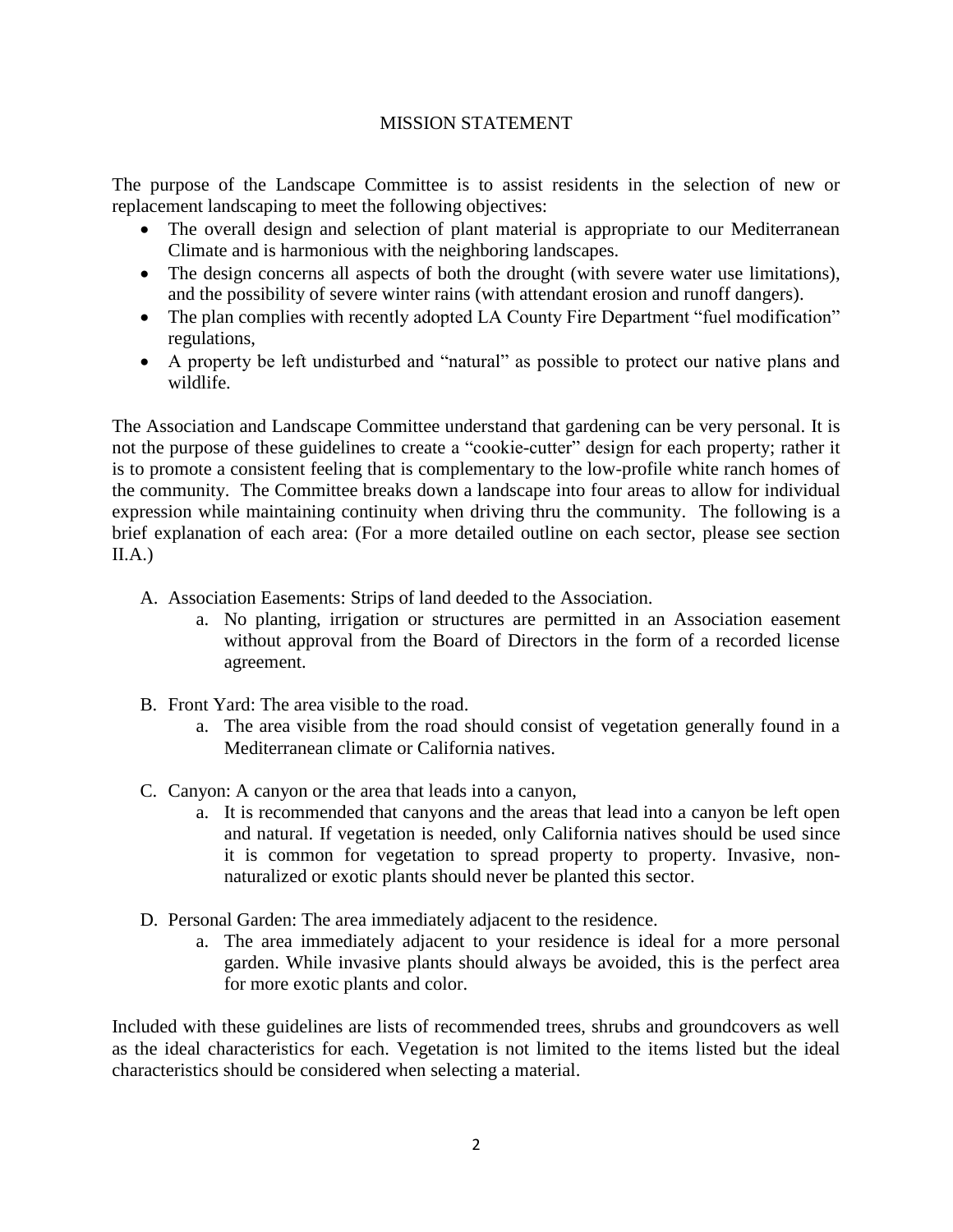#### I. REQUIREMENTS FOR THE SUBMISSION OF PLANS

- A. The submission of landscape plans is required for all new residences, residences being remodeled over 30% or if 50% or more of the existing landscaping is being replaced.
- B. Plans are strongly encouraged to be prepared by a licensed landscape architect. The Committee reserves the right to require plans be prepared by a licensed landscape architect depending on the scope of the project.
- C. Landscape plans must be submitted for review before the final inspection of the new residence or residence remodel takes place and must include the following:
	- a. Site plan drawn to a commonly accepted scale including the following:
		- i. Name, address, and telephone number of applicant.
		- ii. Name, address, and telephone number of architect or designer.
		- iii. Property line dimensions and bearings.
		- iv. All recorded easements and designations of front, side, and rear yards.
		- v. All Association horse trails within the easements and/or located on the Applicants property.
		- vi. Natural or pre-existing topography with contours indicated in one-foot intervals adjacent to all improvements and in 5'0" intervals for unimproved portions of the property.
		- vii. All finish grading contours shown in one-foot intervals.
		- viii. Footprints, of all structures on property (residence, garage, stables, accessory buildings, covered porches, trellises, pools, spas, sports courts, retaining walls, etc.).
		- ix. Names of all adjacent streets.
		- x. North arrow and plan scale.
		- xi. Existing and new plantings clearly marked.
		- xii. A plant list with a key.
		- xiii. Plant scale and quantity.
	- b. Drainage plan, if applicable.
	- c. Irrigation plan.

#### II. SCOPE OF PLAN REVIEW BY COMMITTEE

- A. General aesthetics;
- B. To ensure that native or natural looking plans that blend into the surrounding areas are being used;
- C. To verify that all easements are clear of new vegetation and irrigation;
- D. To verify that when trees reach maturity they will not obscure views;
- E. To ensure that groundcover selected will quickly cover and prevent erosion without being an eyesore;
- F. To prevent the use of invasive plants;
- G. To recommend landscape design and maintenance to help mitigate a potential fire hazard;
- H. To ensure that the open rural character of the community is maintained.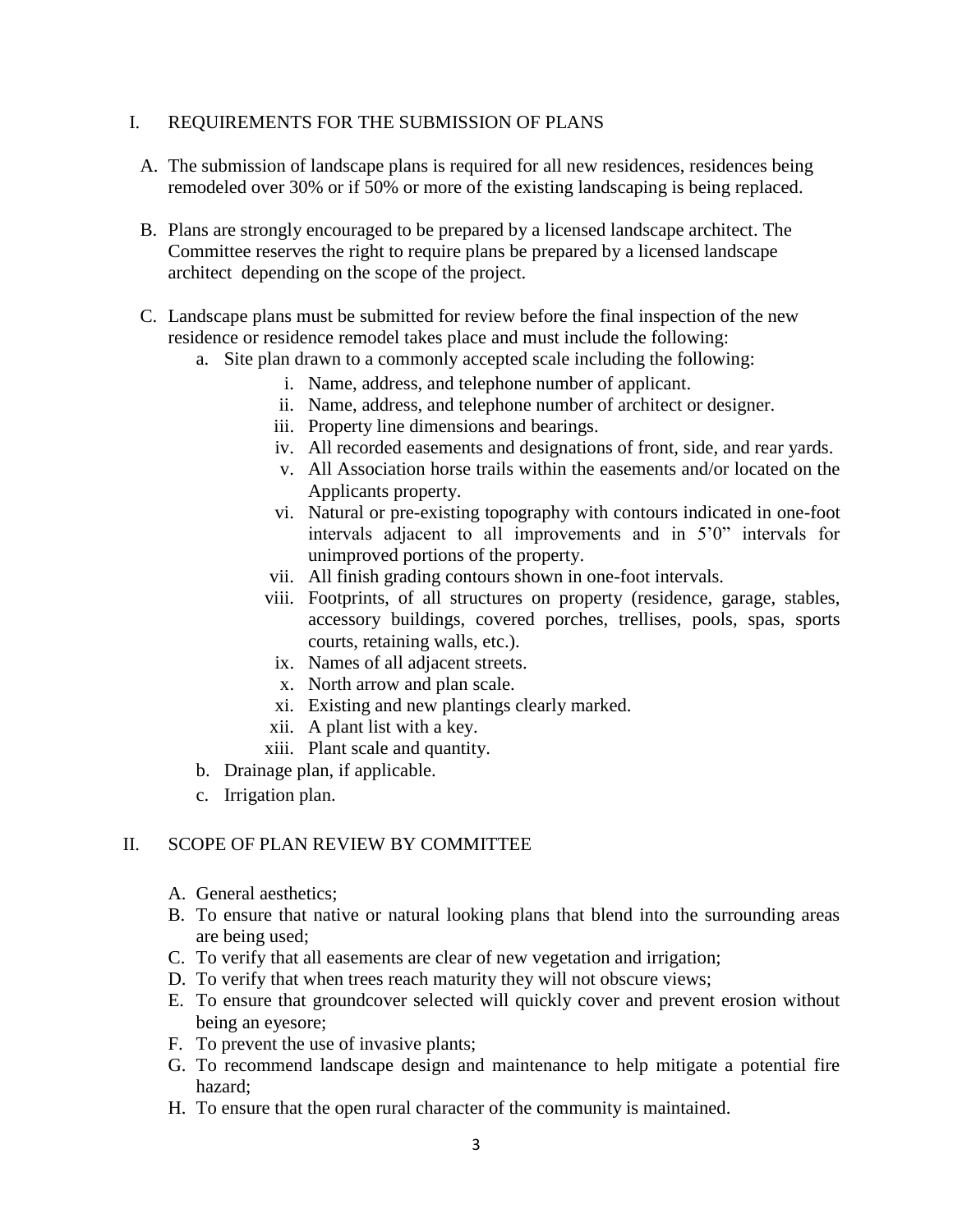III. GENERAL DESIGN GUIDELINES - All vegetation should be acceptable for the Mediterranean climate, be drought tolerant and blend with the natural vegetation in adjoining canyons.

#### A. DEFINED AREAS

- a. Association Easements: Strips of land deeded to the Association.
	- i. No planting, irrigation or structures are permitted in an Association easement without approval from the Board of Directors in the form of a recorded license agreement.
- b. Frontage: The area visible to the road.
	- i. The area visible from the road should consist of vegetation generally found in a Mediterranean climate or California natives.
- c. Canyon: A canyon or the area that leads into a canyon,
	- ii. It is recommended that canyons and the areas that lead into a canyon be left open and natural. If vegetation is needed, only California natives should be used since it is common for vegetation to spread property to property. Invasive, non-naturalized or exotic plants should never be planted this sector.
- d. Personal Garden: The area immediately adjacent to the living area.
	- iii. The area immediately adjacent to your residence is ideal for a more personal garden. While invasive plants should always be avoided, this is the perfect area for more exotic plants and color.

#### B. HEDGES

- a. While the Committee recognizes that privacy is a priority and that a hedge may help provide the desired privacy, a hedge should be able to screen without having the appearance of a solid green wall.
- b. Hedges should have an natural, organic appearance that is consistent with the rural atmosphere of the community; more formal, uniform solid "wall" hedges are discouraged.
- c. The following are recommendations on how to create a natural hedge:
	- i. Randomly stagger plants by offsetting approximately 3'-5'\*\* in front or behind adjacent plant. (See Appendix A: *Illustration of Staggered Hedge.*) \*\*Offset may vary depending on plants used. Consider mature size of hedge and space accordingly.
	- ii. Use groupings of different varieties of plants instead of one type. Consider mixing trees with shrubs for more variation.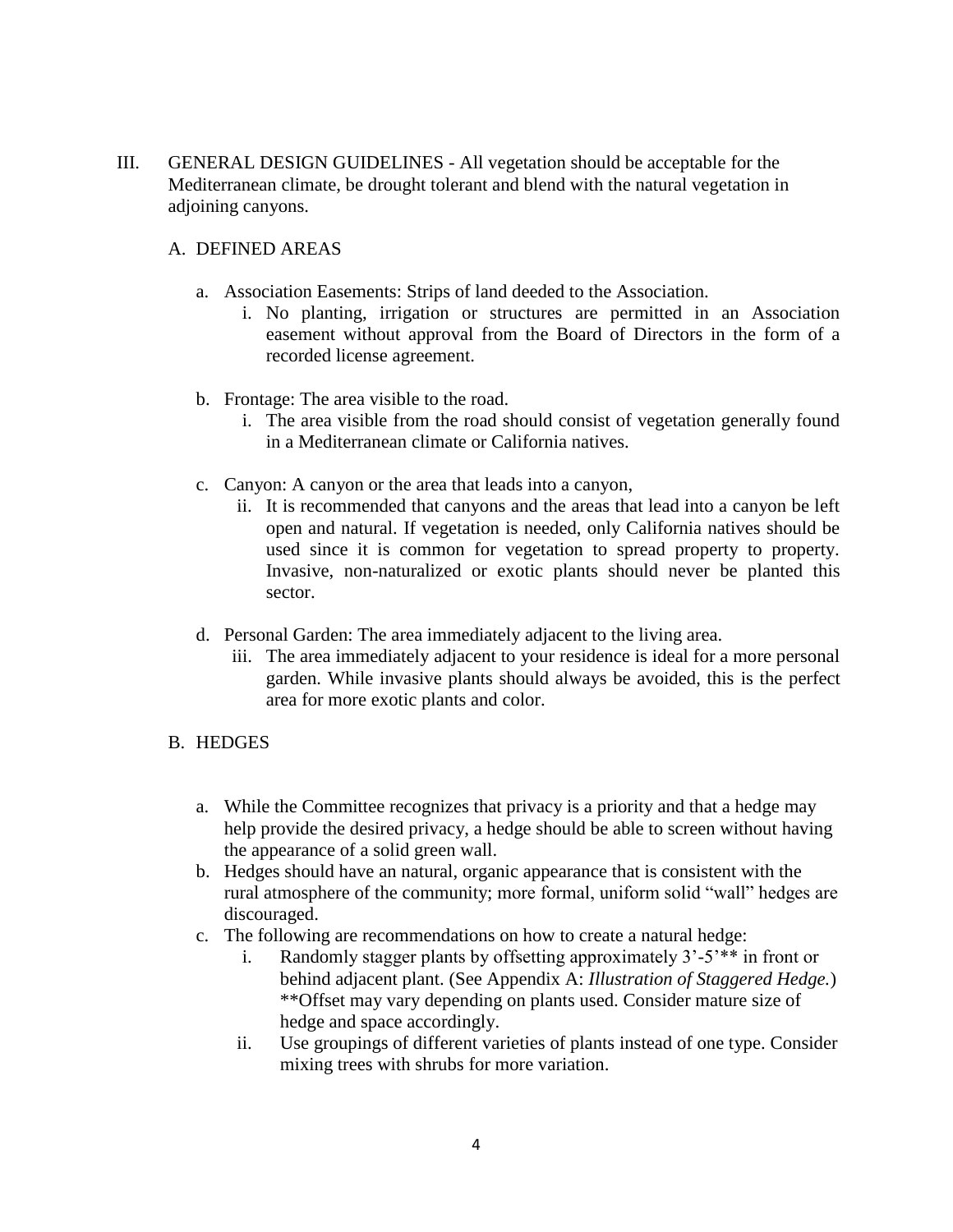## **APPENDIX A ILLUSTRATION OF STAGGERED HEDGE**

### **RECOMMENDED**

Note: Plants are randomly staggered and are spaced to accommodate for mature plant size.



**DISCOURAGED** Note: Plants are not randomly staggered and are overcrowded.